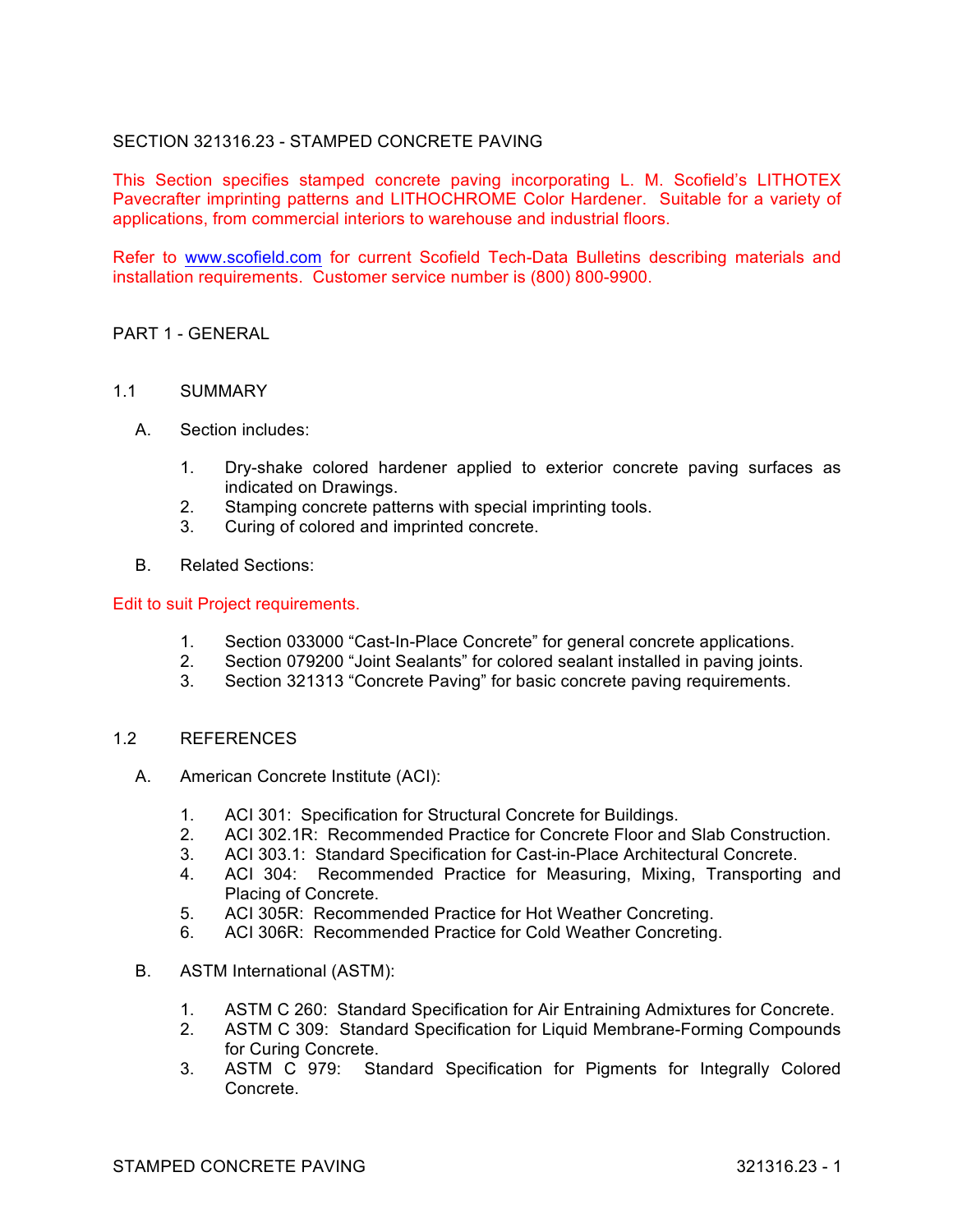- C. Portland Cement Association (PCA):
	- 1. PA124: Finishing Concrete with Color and Texture.

### 1.3 SUBMITTALS

A. Product Data: For the following products:

#### Edit to suit Project requirements.

- 1. Dry-shake colored hardener.
- 2. Antiquing release agent.<br>3. Liquid release agent.
- Liquid release agent.
- 4. Imprinting/Texturing tools.
- 5. Curing compound and sealer.
- B. Design Mixes: For each type of concrete.
- C. Samples for Initial Selection: Manufacturer's color charts showing full range of colors available.
- D. Qualification Data: For manufacturer and Installer.

#### 1.4 QUALITY ASSURANCE

- A. Manufacturer Qualifications: Minimum 10 years of documented experience producing the specified products.
- B. Installer Qualifications: Minimum 5 years of documented experience with work of similar scope and complexity required by this Project and acceptable to, or certified by, stamped concrete paving manufacturer.
- C. Publications: Comply with applicable requirements of ACI 301 and PCA PA124.
- D. Material Source: Obtain each specified material from the same source.
- E. Notification: Give a minimum 7 calendar days' notice to manufacturer's authorized field representative before date established for commencement of work.

For large projects or where color and appearance are critical, include provisions for a mockup to demonstrate finished appearance and workmanship standards.

- F. Stamped Concrete Paving Mockups:
	- 1. Construct a 10 foot by 10 foot mockup at location selected by Architect.
	- 2. Provide individual mockups for each color and pattern required.
	- 3. Construct mockup using materials, processes, and techniques required for the work, including curing procedures. Incorporate representative control, construction, and expansion joints according to Project requirements. Installer for the work to construct mockup.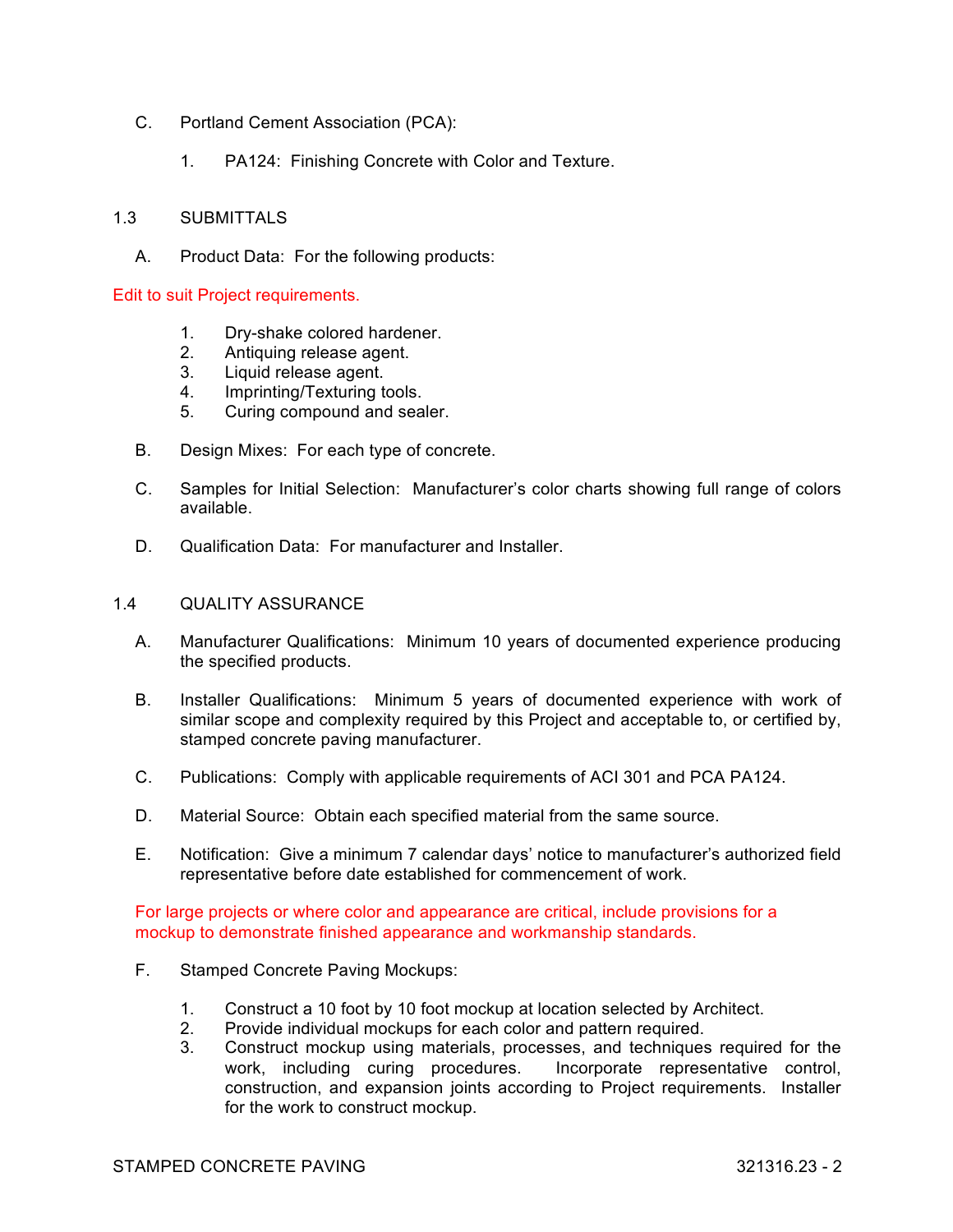- 4. Notify Architect and Owner a minimum of seven calendar days in advance of the date scheduled for each mockup construction.
- 5. Obtain the Architect's and Owner's acceptance of each mockup prior to commencement of the work.
- 6. Each mockup to remain until completion of the work to serve as a quality control standard for the work. Provide suitable protections to preclude damage to mockup.
- 7. Demolish and remove each mockup from site when directed.

# 1.5 DELIVERY, STORAGE, AND HANDLING

- A. Deliver products in original factory unopened, undamaged packaging bearing identification of product, manufacturer, batch number, and expiration date as applicable.
- B. Store products in a location protected from damage, construction activity, and adverse environmental conditions according to manufacturer's current recommendations.
	- 1. Imprinting tools must be stored flat, textured face up, with no objects resting on top.
- C. Handle products according to manufacturer's printed instructions.

### 1.6 PROJECT CONDITIONS

- A. Schedule placement to minimize exposure to wind and hot sun before curing materials are applied.
- B. Do not place concrete if rain, frost, or snow is forecast within 24 hours of placement. Protect fresh concrete from moisture and freezing conditions.
- C. Compliance Standards: ACI 305R and ACI 306R.

### 1.7 PREINSTALLATION CONFERENCE

A. Seven calendar days prior to scheduled date of concrete placement, conduct a meeting at Project site to discuss requirements, including application methods. Attendees to include Architect, Owner, Contractor, Installer, concrete supplier, and manufacturer's authorized field representative.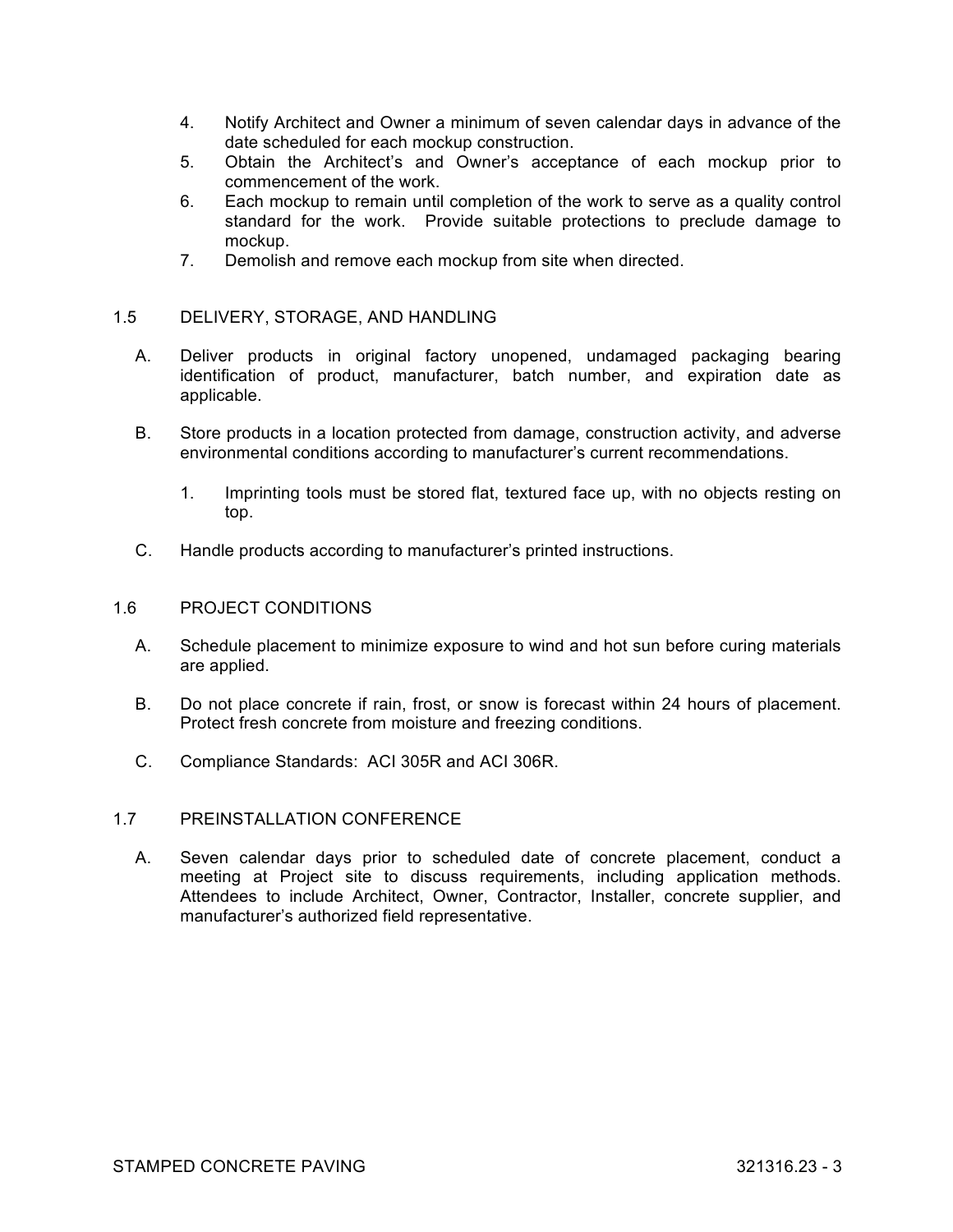## PART 2 - PRODUCTS

### 2.1 ACCEPTABLE MANUFACTURERS

A. Basis of Design: Provide products specified herein manufactured by L. M. Scofield Company (Scofield).

#### 2.2 MATERIALS

- A. Dry-Shake Colored Hardener: Cementitious material containing special hard aggregates, formulated as a high opacity color hardening material for the top surface of freshly place concrete substrates. Highly UV-resistant. Factory proportioned, mixed and packaged, ready-to-use. Comply with ASTM C 979.
	- 1. Product: Scofield's "LITHOCHROME Color Hardener."
	- 2. Colors:
	- 3. Imprinting Tools: System of matched tools for imparting textures and patterns into freshly placed concrete surfaces.
	- 4. Product: Scofield's "LITHOTEX Pavecrafters."
	- Patterns:
- B. Antiquing Release Agent: Colored, finely powdered material formulated to break the bond between imprinting tools and surface of color-hardened concrete while imparting an antiqued appearance.
	- 1. Product: Scofield's "LITHOCHROME Antiquing Release."
	- 2. Colors:

If antiquing is not a requirement, delete paragraph above and select one of the following two paragraphs.

- C. Low VOC Liquid Release Agent: Colorless, odorless liquid formulated to break the bond between imprinting tools and surface of color-hardened concrete. Evaporates completely, leaving no residue. VOC content less than 450 g/L (3.75lb/gal).
	- 1. Product: Scofield's "LITHOTEX Liquid Release."
- D. Liquid Release Agent: Colorless, scented liquid formulated to break the bond between imprinting tools and surface of color-hardened concrete. Evaporates completely, leaving no residue.
	- 1. Product: Scofield's "LITHOTEX Liquid Release."

Select curing and sealing compound from available choices in following two paragraphs, and to suit Project requirements.

- E. Waterborne Curing Compound and Sealer: Low VOC waterborne modified acrylic formulation. Complies with ASTM C 309.
	- 1. Product: Scofield's "SCOFIELD Cureseal-W."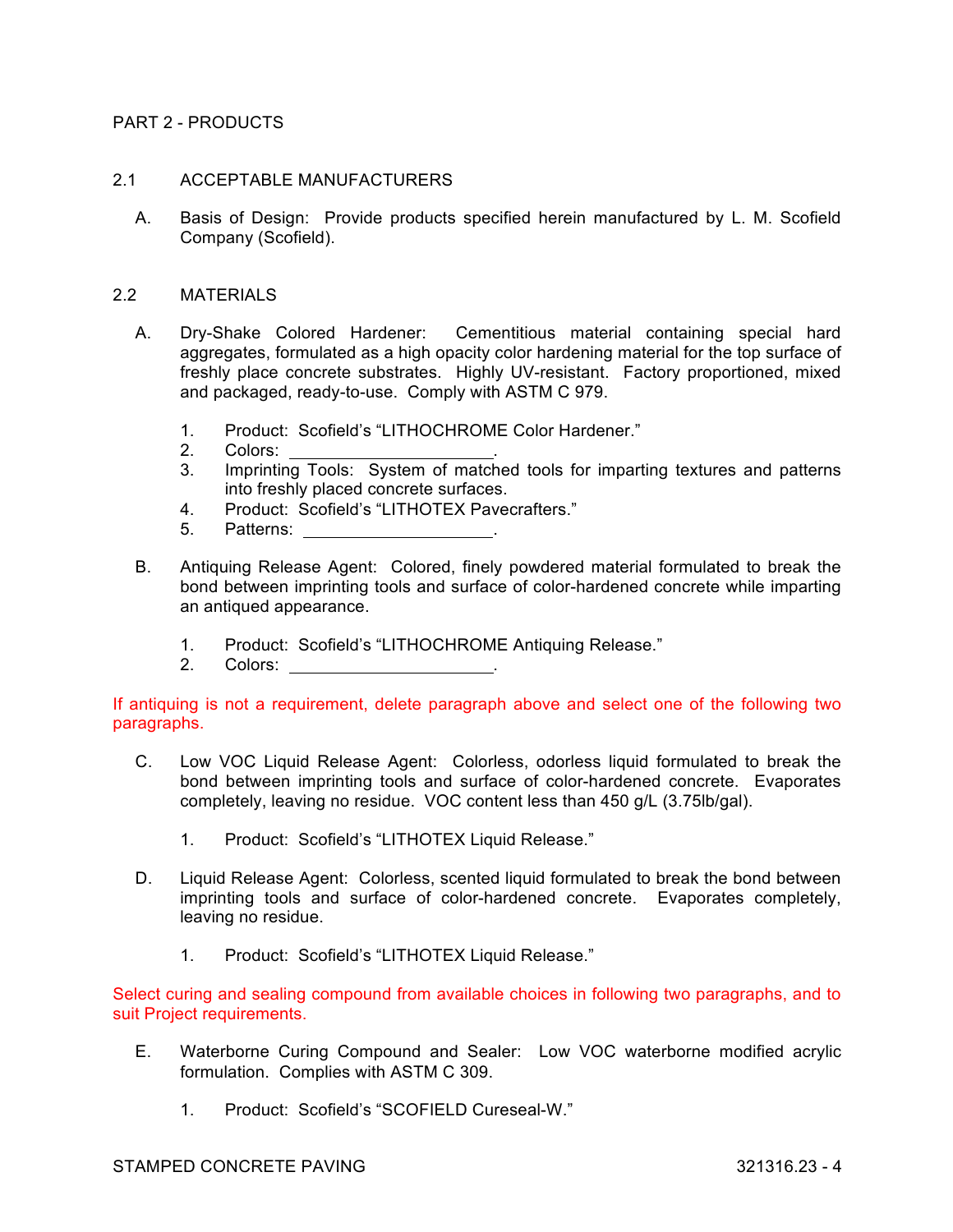F. Solvent-Borne Curing Compound and Sealer: 100 percent methacrylate polymers and UV inhibitors blend. Low VOC waterborne modified acrylic formulation. Complies with ASTM C 309.

Select one of the following products.

- 1. Product: Scofield's "SCOFIELD Cureseal-S."
- 2. Product: Scofield's "SCOFIELD Cureseal-VOC."
- 3. Product: Scofield's "SCOFIELD Cureseal-100."

# 2.3 CONCRETE MIX DESIGN

Note: If the entire concrete paving work for Project is covered under this Section, it must be revised to include basic requirements in Part 2 and Part 3 that are contained in the referenced Section below.

- A. General: Refer to Section 321313 "Concrete Paving" for basic concrete paving requirements, including formwork, reinforcement, concrete materials, and mixing.
- B. Minimum Cement Content: 5-1/2 sacks per cubic yard of concrete.
- C. Mix design must not permit segregation of concrete materials during pumping, placing, or consolidation of concrete. Slump not to exceed 4 inches.
- D. Admixtures:
	- 1. A normal or retarded-set, water-reducing admixture is permissible.
	- 2. An air-entraining admixture complying with ASTM C 260 is acceptable where freeze/thaw durability is required.
	- 3. A nonchloride accelerator is acceptable for cold weather concrete placement.
	- 4. Do not add a high-range water reducing admixture (superplasticizer).
- E. Do not add calcium chloride to concrete mix.
- F. Use of fly ash as a cement replacement may be acceptable, subject to manufacturer's current recommendations.
- G. Do not add water to the mix in the field.

### PART 3 - EXECUTION

# 3.1 SUBGRADE PREPARATION

- A. Subgrade to receive stamped concrete paving work must be well drained and have adequate, uniform loadbearing characteristics.
	- 1. Verify grading will ensure a uniform concrete thickness during concrete placement.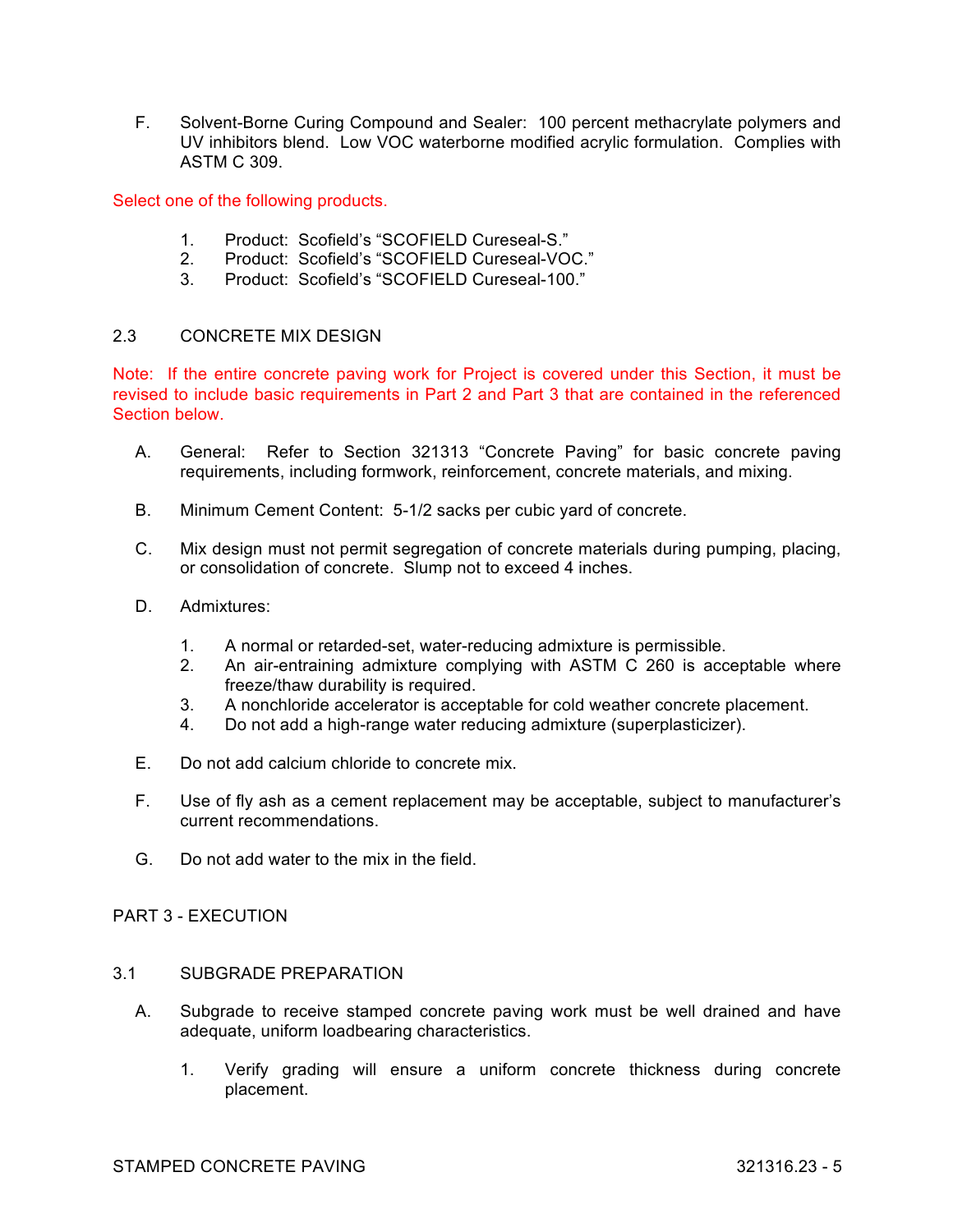B. At the time of concrete placement, subgrade must be moist, completely consolidated, and free from frost. If necessary, subgrade may be dampened with water prior to placement; however, freestanding water or soft, muddy, or frozen ground in not permissible.

# 3.2 CONCRETE PLACEMENT

- A. General: Place and spread concrete to completely fill all space inside forms. Move concrete into place with square-tipped shovels or concrete rakes.
- B. Consolidate concrete by tamping or vibrating to provide a suitable surface for finishing.
- C. Prior to appearance of excess moisture or bleed water, screed concrete with wood or magnesium straight edge or mechanical vibrating screed.
- D. Continue concrete surface leveling and consolidation with highway magnesium straight edge and (or) magnesium bull float.
- E. Mechanically float concrete surfaces to required flatness and levelness as soon as concrete surface has taken its initial set and will support weight of a power float machine equipped with float shoes or combination blades and operator.
	- 1. Comply with ACI 302.1R for acceptable tolerances.
- F. Completed concrete placement to result in an open surface suitable to receive colored hardener.

# 3.3 STAMPED CONCRETE PAVING INSTALLATION

- A. Apply 2/3 of dry-shake colored hardener at specified application rate to freshly floated concrete surface. Bleed water must not be present during or following application of first and second dry-shake applications.
- B. Do not throw dry-shake colored hardener material; distribute evenly by hand or mechanical spreader designed to apply floor hardeners. Mechanical spreader manufacturer as acceptable to stamped concrete paving manufacturer.
- C. As soon as dry-shake material has absorbed moisture, indicated by uniform darkening of surface, mechanically float concrete surface a second time, just enough to bring moisture from base slab through dry-shake color hardener.
- D. Immediately following second floating, apply remaining 1/3 of dry-shake colored hardener at specified application rate. If applied by hand, broadcast in opposite direction of first application for a more uniform coverage. If a mechanical spreader is used, apply in same manner as previously described.
- E. As soon as dry-shake material has absorbed moisture, mechanically float concrete surface a third time.
- F. Do not add water to the surface.